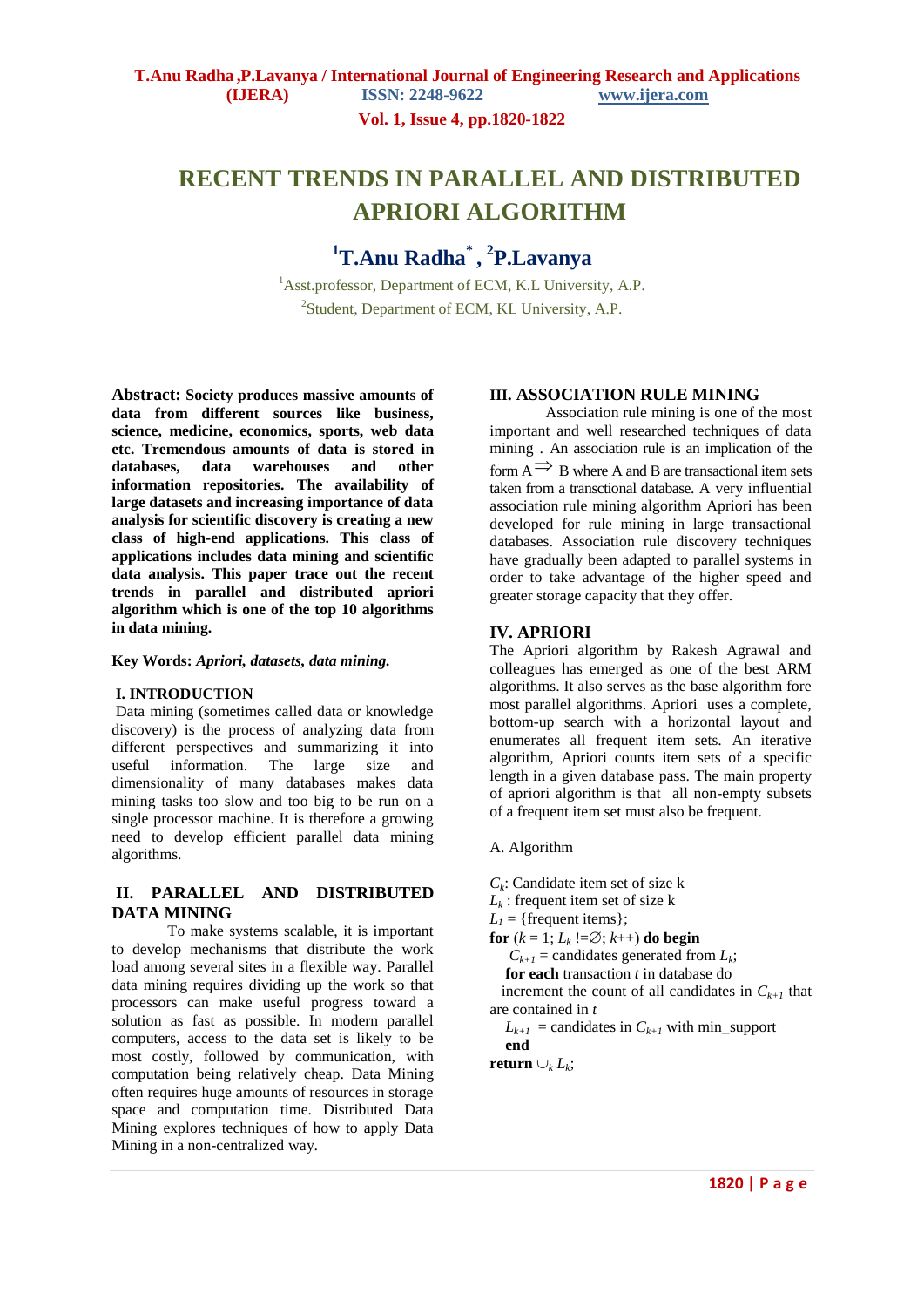## **Vol. 1, Issue 4, pp.1820-1822**

#### B. *Flow Chart*



Many parallel algorithms use Apriori as the base method, because of its success in the implementation.

## **V. APRIORI BASED ALGORITHMS**

#### *A***.** *Dynamic Hashing and Pruning*

Association Rule Mining using Hash Based Algorithm to filter the unnecessary items can be found in an effective hash based algorithm for mining association rules in works by Jang et al., (1995), John and Soon (2002), and Han et. al. (2006).

#### *B. Partition*

Partition algorithm proposed by Ashok Savasere and others is a fundamentally different algorithm that reads the database atmost two times to generate all significant association rules.

#### *C***.** *Eclat - Frequent item set mining*

A program to find frequent item sets (also closed and maximal as well as generators) with the eclat algorithm (Zaki et al. 1997), which carries out a depth first search on the subset lattice and determines the support of item sets by intersecting transaction lists.

*D. Intelligent Data Distribution and Hybrid Distribution*

Eui-Hong Han and his colleagues have proposed two ARM methods based on Data Distribution using the platform of a 128-node Cray T3D DMM in which Data distribution uses an expensive allto-all broadcast to send local database portions to every other processor.

### *E***. N***on Partitioned, Simply Partitioned, and Hashpartitioned Apriori*

Takahiko Shintani and Masaru Kitsuregawa proposed these algorithms with their target machine as 64-nodeFujitsu AP1000DDV DMM. Non Partitioned Apriori is essentially the same as Count Distribution, except that the sum reduction occurs on one master processor. Hash-Partitioned Apriori is similar to Candidate Distribution. Each processor generates candidates from the previous level's frequent set and applies a hash function to determine a home processor for that candidate.

#### *F***.** *DMM*

For mining maximal frequent item sets from databases, an algorithm named Distributed Max-Miner (DMM) is proposed.

#### *G***.** *FDM*

Cheung et al. presented an algorithm called FDM. FDM is a parallelization of Apriori to shared nothing machines.

These algorithms have been implemented on single core processors so far. Implementation of these algorithms on multi core processors have been under research. By implementing on multi cores several factors of processors can be improved.

#### **VI. CONCLUSION**

Association Rule mining is to gather the required information. Parallel data mining mainly refers to dividing the work among processors which is less scalable. Distributed Data Mining explores techniques of how to apply Data Mining in a non-centralized way. The base algorithm used for the development of several association rule mining algorithms is apriori which works on non empty subsets of a frequent itemset. This paper is a review of various parallel and distributed association rule mining algorithms which are developed based on the apriori algorithm.

## **ACKNOWLEDGMENTS**

 The Authors like to express their thanks to the management of K L University and department